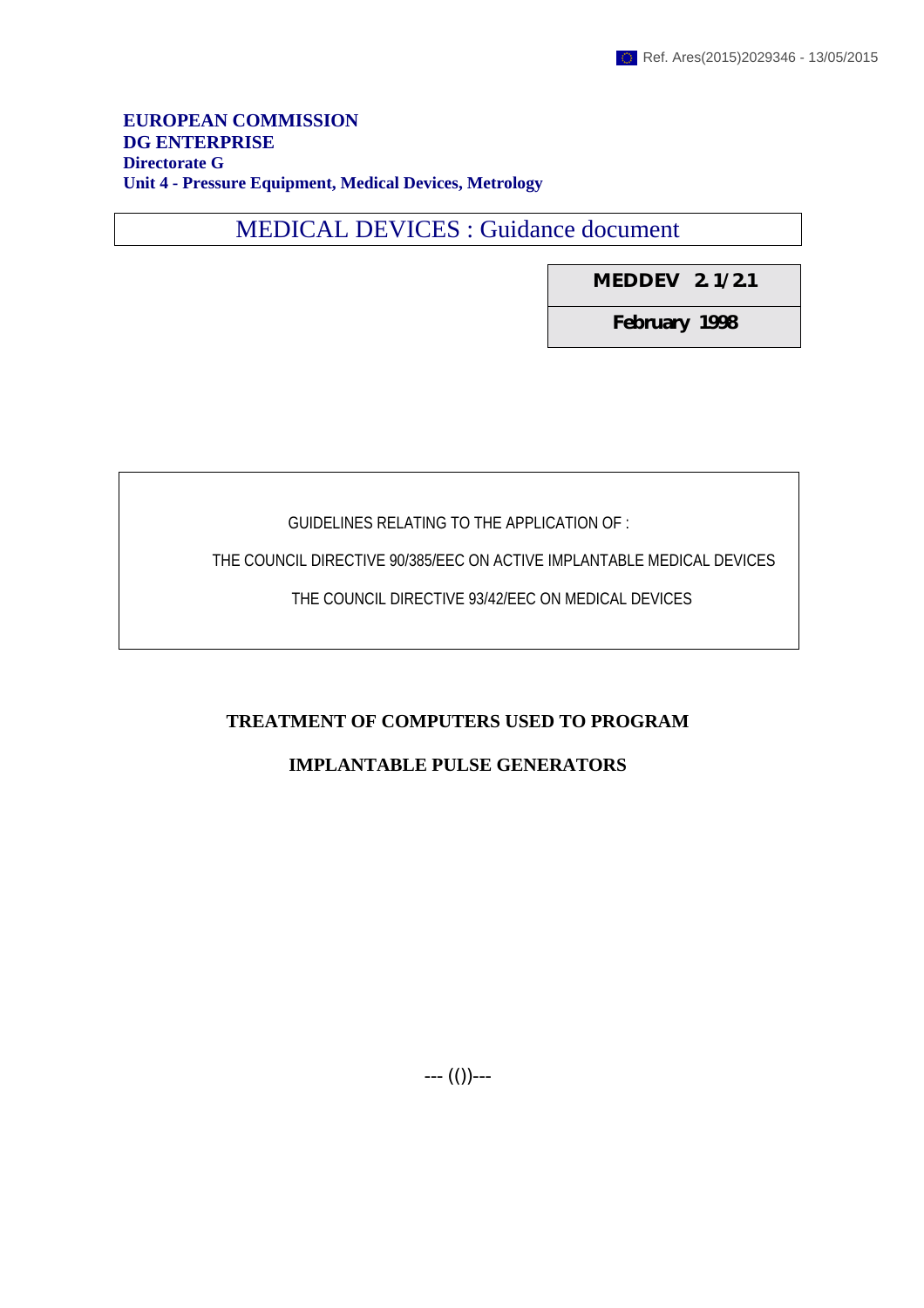#### **Purpose of the document**

Identify the cases where commercially available computers should not be considered as medical devices.

#### **Background**

- Implantable pulse generators (IPG) and Defibrillators (ICD) fall into the scope of the AIMD Directive 90/385/EEC.
- Equipment specifically designed to program these implanted AIMD's are accessories of AIMD's. Therefore, they fall also into the scope of the above mentioned directive.

Commercially available computers are being used more and more as programmer for IPG's.

The Guidelines on medical classification specify that "multi-application equipment which may be used in combination with medical devices are not a medical device unless its manufacturer places it on the market with specific intended purpose of a medical device".

The definition of a medical device in the AIMD Directive is as follows:

"Medical device means any instrument, apparatus, appliance, material or other article, whether used alone or in combinations, together with any accessories or software for its proper functioning, intended by the manufacturer to be used for human being in the ..."

Definition of "intended use" (EC Directive 93/42/EEC):

"The intended use means the use for which the device is intended according to the data supplied by the manufacturer on the labelling, in the instructions and/or promotional materials".

#### **Definition of the system**

The system allowing communication with the implantable parts of the AIMD is usually constituted as follows:

- a commercially available computer
- a wand (part of the system in contact with the patient from one side and connected to the computer on the other side. This part of the system may also include an interface module which, among other functions, provides electrical isolation between computer and wand).
- Software used to program the implantable parts of the AIMD.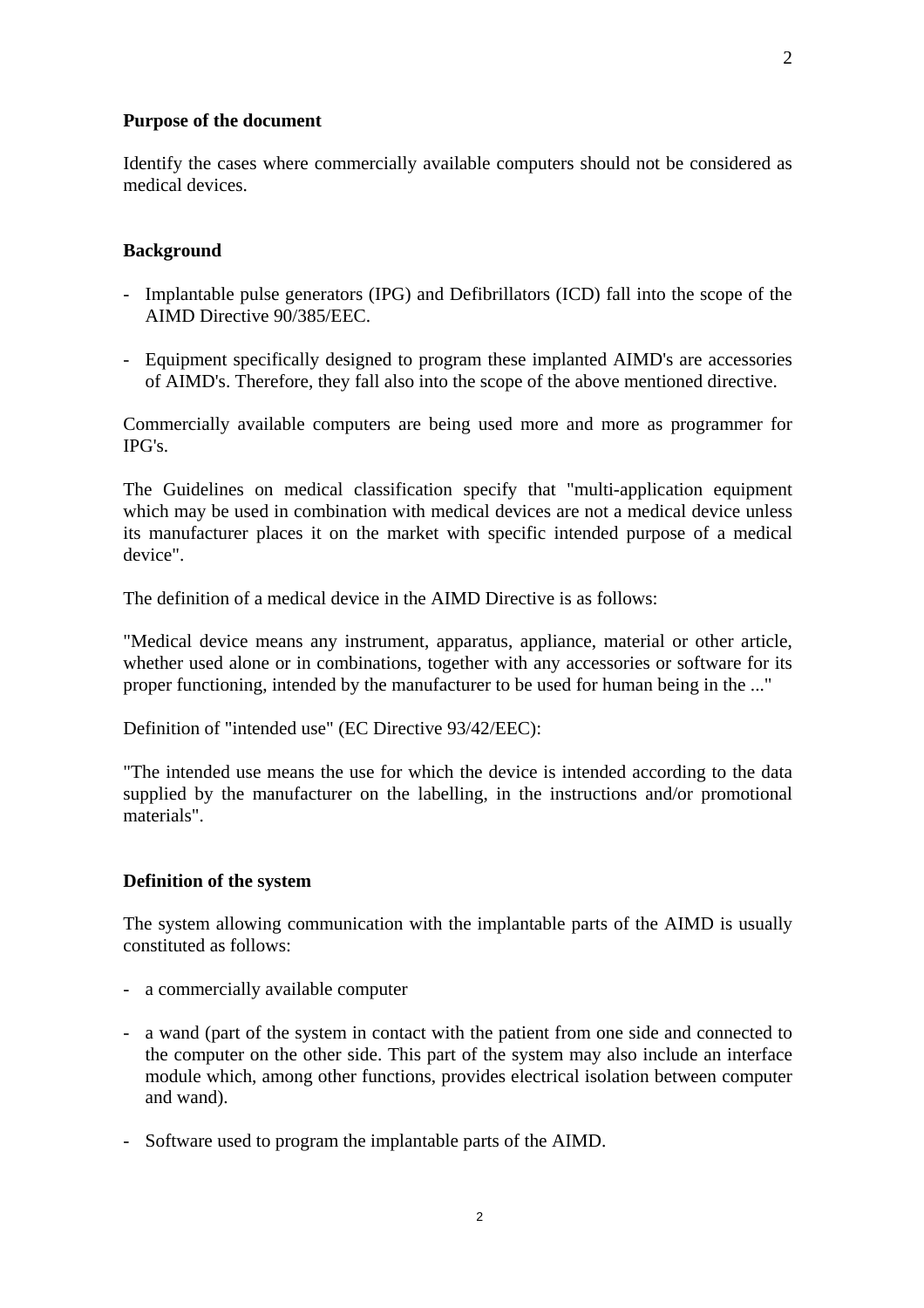#### **Handling of the system**

Manufacturers have the freedom

- either to consider the system as a whole and to affix the CE marking on the whole system
- or to consider each part of the system and to affix the CE marking on each part of the system.

### **Regulatory Status of the computer**

A. The computer is a medical device in the following cases:

- the computer bears the trade name of the IPG manufacturer
- the original information provided with the computer has been replaced or modified
- modifications have been made to the software or hardware of the computer. These modifications have not been made according to the instructions provided by the manufacturer of the computer.
- Note: For the purpose of this document it is understood that the insertion of a circuit board to an available PMCIA slot is not considered as a modification of the software as long as the insertion is performed in accordance with the computers manufacturer's instructions for use.
- B. The computer is not a medical device in the following cases:
	- The wand is connected to an existing port located usually on the back of the computer.
	- The wand is connected to a dedicated circuit board to be inserted into an available PCMCIA slot accessible from the outside of the computer or located inside the computer.

The board is inserted into the computer according to the instructions given by the computer manufacturer and/or the board manufacturer.

Conformity assessment procedures when each part is considered separately.

- Wand, equipment which makes the link between the patient and the computer, dedicated programming software (program module, memory card or diskette) are AIMD's.
	- Therefore they must satisfy all applicable essential requirements of the AIMD directive and bear the CE marking.
- The computer if not considered as a medical device should comply with applicable national regulations and as of January 1st, 1996 must bear the CE marking of conformity with the EMC directive.